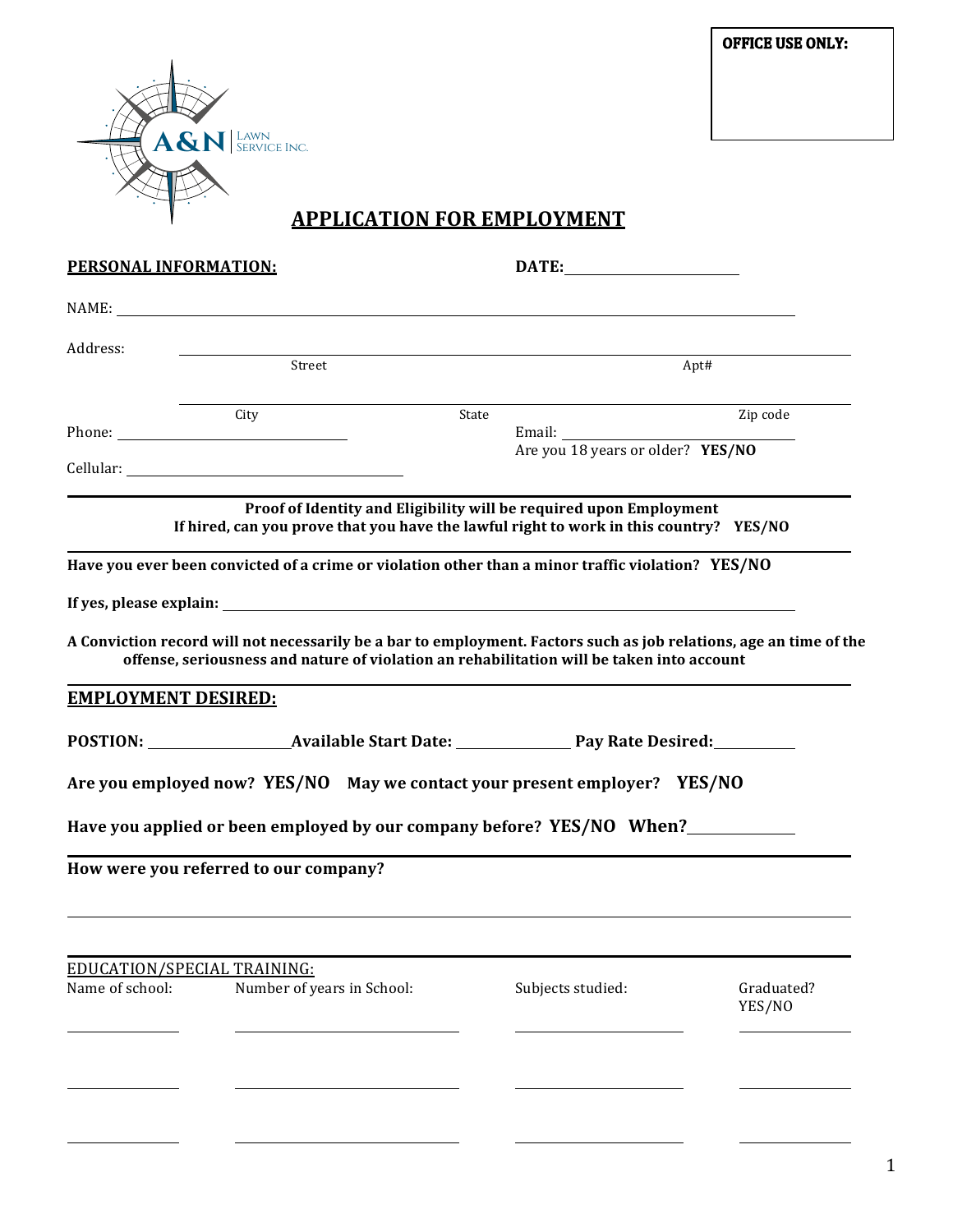| What are you available to work?              | Full Time                                                                                                                                                 |                                                 |          |                          |
|----------------------------------------------|-----------------------------------------------------------------------------------------------------------------------------------------------------------|-------------------------------------------------|----------|--------------------------|
|                                              | <b>Part Time</b>                                                                                                                                          |                                                 |          |                          |
|                                              | If Part Time, what hours are you available to work? ____________________________                                                                          |                                                 |          |                          |
| <u>FORMER EMPLOYERS:</u>                     | <b>Most Recent First</b>                                                                                                                                  |                                                 |          |                          |
| Dates (month/year)                           | Company Name:                                                                                                                                             | Salary:                                         | Postion: | Reason for leaving:      |
|                                              |                                                                                                                                                           |                                                 |          |                          |
|                                              |                                                                                                                                                           |                                                 |          |                          |
|                                              |                                                                                                                                                           |                                                 |          |                          |
|                                              |                                                                                                                                                           |                                                 |          |                          |
|                                              |                                                                                                                                                           |                                                 |          |                          |
|                                              |                                                                                                                                                           |                                                 |          |                          |
| <b>MILITARY SERVICE:</b>                     |                                                                                                                                                           |                                                 |          |                          |
| <b>Branch of Service &amp; Serial Number</b> |                                                                                                                                                           | <b>Present Selective Service Classification</b> |          | <b>Rank at Discharge</b> |
|                                              |                                                                                                                                                           |                                                 |          |                          |
| <b>List Duties/Special Training</b>          |                                                                                                                                                           |                                                 |          |                          |
|                                              | ,我们也不会有什么。""我们的人,我们也不会有什么?""我们的人,我们也不会有什么?""我们的人,我们也不会有什么?""我们的人,我们也不会有什么?""我们的人<br>Your position might require driving, so please complete this section: |                                                 |          |                          |
|                                              |                                                                                                                                                           |                                                 |          |                          |
|                                              |                                                                                                                                                           |                                                 |          |                          |
|                                              |                                                                                                                                                           |                                                 |          |                          |
| which may include a drug test                | * Note: By law you are required to obtain a medical card to drive our vehicles, a physical exam is required                                               |                                                 |          |                          |

SPECIAL SKILLS AND OUALIFICATIONS:

Summarize special skills and qualifications acquired from employment or other experience: